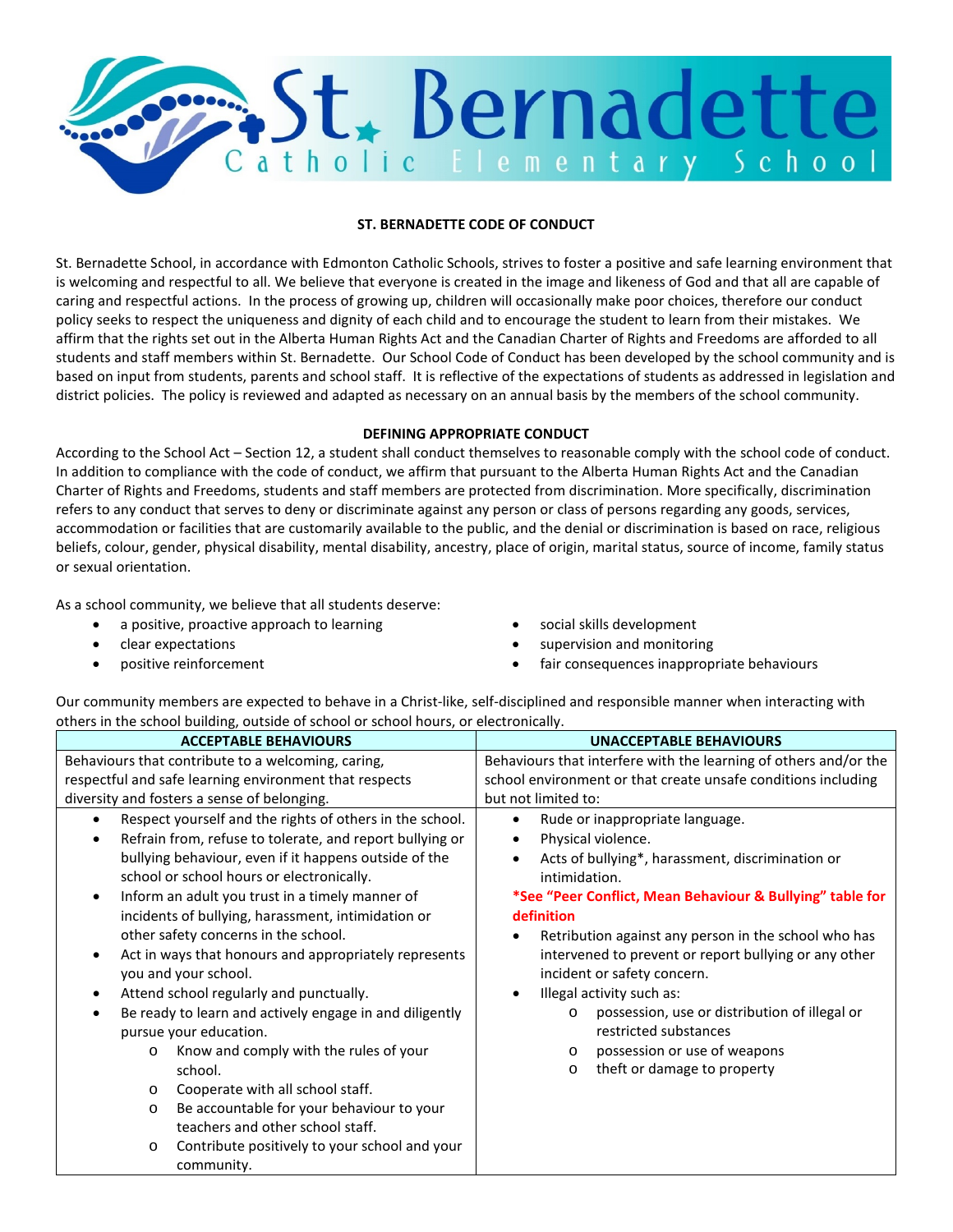#### **ENCOURAGING APPROPRIATE CONDUCT**

In every instance, the child will be asked to identify and assume responsibility for his/her behaviour. Oftentimes, a student will be asked to reflect upon his/her conduct in writing and to suggest steps towards improvement and growth. Consequences and events will take into consideration unique student attributes such as age, maturity and individual circumstances. All information affecting the decisions made about the consequences or supports put in place for a student will be discussed with their parent/caregiver only, in compliance with the Freedom of Information and Protection of Privacy Act. A continuum of supports will be provided for students who have been impacted by inappropriate behavior as well as for students who have engaged in inappropriate behaviors and may include mentoring and restorative processes as well as regular check-ins with teachers, learning coach, chaplain, Family School Liaison Worker, Emotional Behavioural Specialist or referrals to professionals as required.

## **PEER CONFLICT, MEAN BEHAVIOUR AND BULLYING WHAT'S THE DIFFERENCE?**

*Social Responsibility & Diversity Team – Vancouver School District #39*

| <b>PEER CONFLICT</b>                                                                                                                                                                                                                                                                                                                                                                                                         | <b>MEAN BEHAVIOUR</b>                                                                                                                                                                                                                                                                                                                                                                                                     | <b>BULLYING</b>                                                                                                                                                                                                                                                                                                                                   |
|------------------------------------------------------------------------------------------------------------------------------------------------------------------------------------------------------------------------------------------------------------------------------------------------------------------------------------------------------------------------------------------------------------------------------|---------------------------------------------------------------------------------------------------------------------------------------------------------------------------------------------------------------------------------------------------------------------------------------------------------------------------------------------------------------------------------------------------------------------------|---------------------------------------------------------------------------------------------------------------------------------------------------------------------------------------------------------------------------------------------------------------------------------------------------------------------------------------------------|
| It's a natural part of growing up. Children<br>disagree and can't solve their own<br>problems. They become so frustrated<br>that they say mean things or act out<br>physically by hitting, kicking or trying to<br>hurt.<br>If it's peer conflict you will be aware<br>that these children:<br>usually choose to play or hang<br>out together;<br>have equal power (similar age,<br>$\bullet$<br>size, social status, etc.); | Children may try out behaviours to assert<br>themselves - sometimes saying or doing<br>mean things - such as making fun of<br>others, using a hurtful name, taking<br>something without permission, leaving a<br>child out, or "butting" in line.<br>If it is mean behaviour, usually:<br>it is not planned and seems to<br>$\bullet$<br>happen spontaneously or by<br>chance;<br>it may be aimed at any child<br>nearby; | Bullying is serious behaviour that has<br>three key features - all three must be<br>present for the situation to be<br>considered bullying.<br>Power imbalance - One child<br>$\bullet$<br>clearly has power over the<br>other(s), which may be due to<br>age, size, social status, and so<br>on.<br>Intention to harm - The purpose<br>$\bullet$ |
| are equally upset;<br>$\bullet$<br>are both interested in the<br>outcome; and<br>will be able to work things out<br>$\bullet$<br>with adult help (after calming<br>down).<br>Adults can respond by helping the                                                                                                                                                                                                               | the child being mean may feel<br>$\bullet$<br>badly when an adult points out<br>the harm they've caused.<br>When adults see mean behaviour they<br>should not ignore it. Adults should<br>respond quickly, firmly and respectfully<br>to stop the behaviour, to let kids know                                                                                                                                             | of the behaviour is to harm or<br>hurt other(s) $-$ it's clearly not<br>accidental.<br>Repeated over time - continues<br>$\bullet$<br>over time, and gets worse with<br>repetition. There is a real or<br>implied threat that the<br>behaviour will not stop, and in                                                                              |
| children talk it out and see each other's<br>perspective. This is often referred to as<br>"conflict resolution".                                                                                                                                                                                                                                                                                                             | that their actions are hurtful, and to re-<br>direct children to more positive<br>behaviour.                                                                                                                                                                                                                                                                                                                              | fact will become even more<br>serious.<br>The effect on the child who is being<br>bullied is increased fear, apprehension,<br>and distress. Adults must address the<br>bullying behaviour and ensure the safety<br>of the student who has been targeted.                                                                                          |

Severe breaches of conduct will generally result in an in-school or out-of-school suspension in accordance with Section 12 of the School Act. In-school suspensions include: loss of privileges such as recess, clubs, teams, or field trips; and/or a time out in the office ranging from 30 minutes to a full-day. An out-of-school suspension ranges in length from one to five days. During the suspension, the student will be responsible for any class work or assignments missed. School administration will determine the length and nature of the in-school or out-of-school suspension based on the severity and/or frequency of the incident.

#### **REPORTING BULLYING**

Students who are being bullied or witness someone being bullied have the responsibility of telling an adult. Some ways to report are:

- tell an adult in the school that you trust
- if you need support telling an adult at school you can talk to a parent, relative, coach, mentor, or friend and have them help you report bullying to the school.